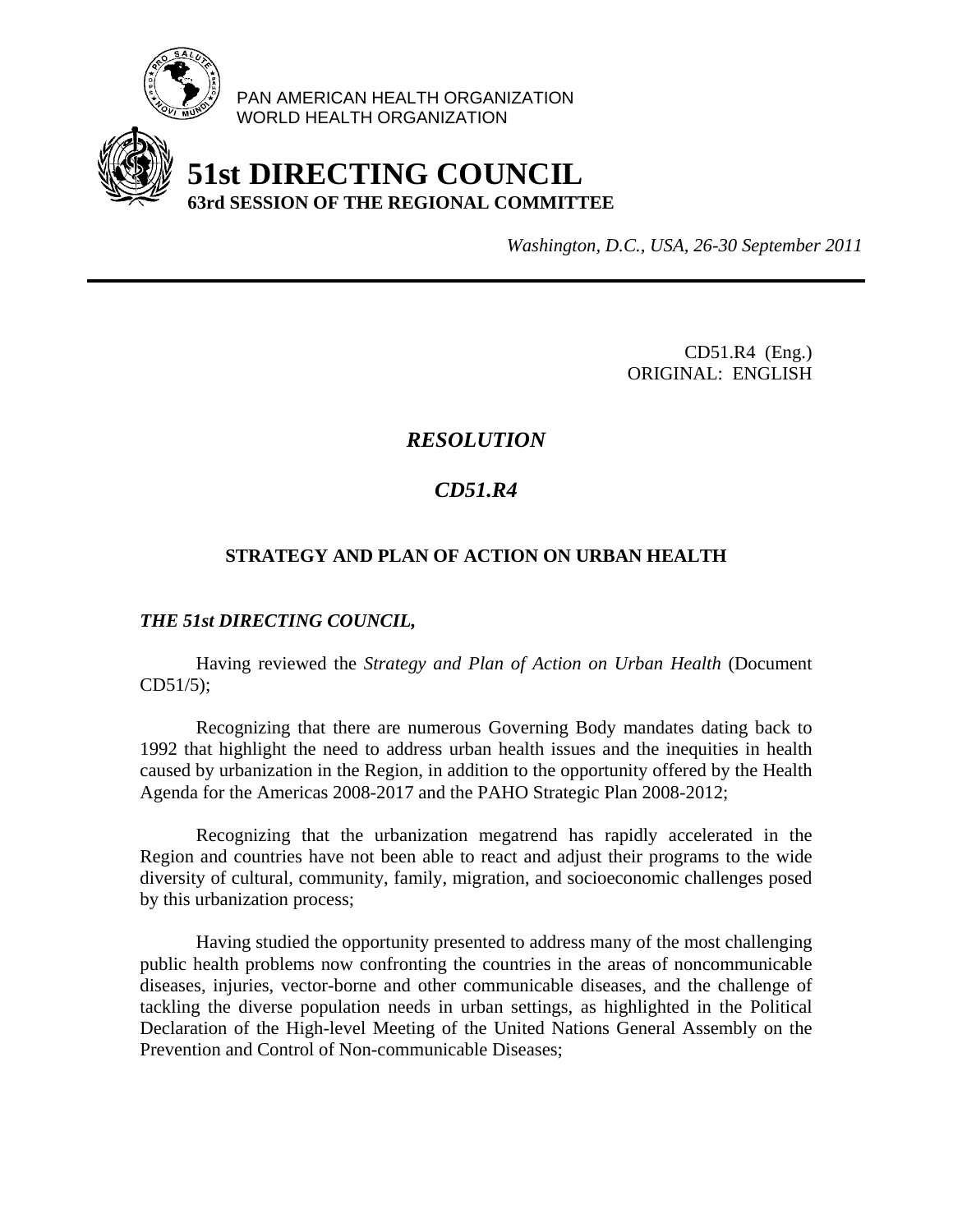CD51.R4 (Eng.) Page 2

Considering that the lack of adequate, systematic consideration of public health criteria in the largely unplanned growth of cities in the Region has resulted in an increase in morbidity and mortality and a widening of the equity gap within cities;

Understanding that, to succeed in advancing public health in the Region, the ministries of health will have to include information in their health surveillance systems that differentiates the gradient of health inequities and their causes and implications for national and city health policies, programs, and services;

Recognizing that achieving urban health is a multisectoral endeavor that involves concerted action to promote physical activity; design safe, effective and accessible public transport options; prevent and reduce injuries; reduce the harmful use of alcohol; and address the particular access and wellness needs of the most vulnerable groups, including children, older persons, and people with special needs;

Further recognizing that countries that adopt this holistic approach, in coordination and synergy with other plans of action, including those of the United Nations specialized agencies, are not only improving the health of their citizens but achieving important environmental and sustainability gains;

Bearing in mind that the implementation of the Strategy and Plan of Action means marshalling a unique combination of stewardship over the health system and its network of services and with the other social actors in urban settings to advocate for and adjust all manner of urban health services that can address the special needs of the social gradient and the heterogeneity of urban populations;

Having requested during the 50th Directing Council that the Pan American Sanitary Bureau prepare a preliminary strategy and plan of action to be presented to the 51st Directing Council,

#### *RESOLVES:*

1. To endorse the Strategy and approve the Plan of Action on Urban Health and support its implementation within the context of the specific conditions of each country in order to respond appropriately to the current and future needs and trends in urban health in the Region.

- 2. To urge the Member States to:
- (a) adopt the guidelines, tools, and methods developed by PASB and the Centers of Excellence to support their intersectoral stewardship role, the promotion of social participation, and health services reorientation;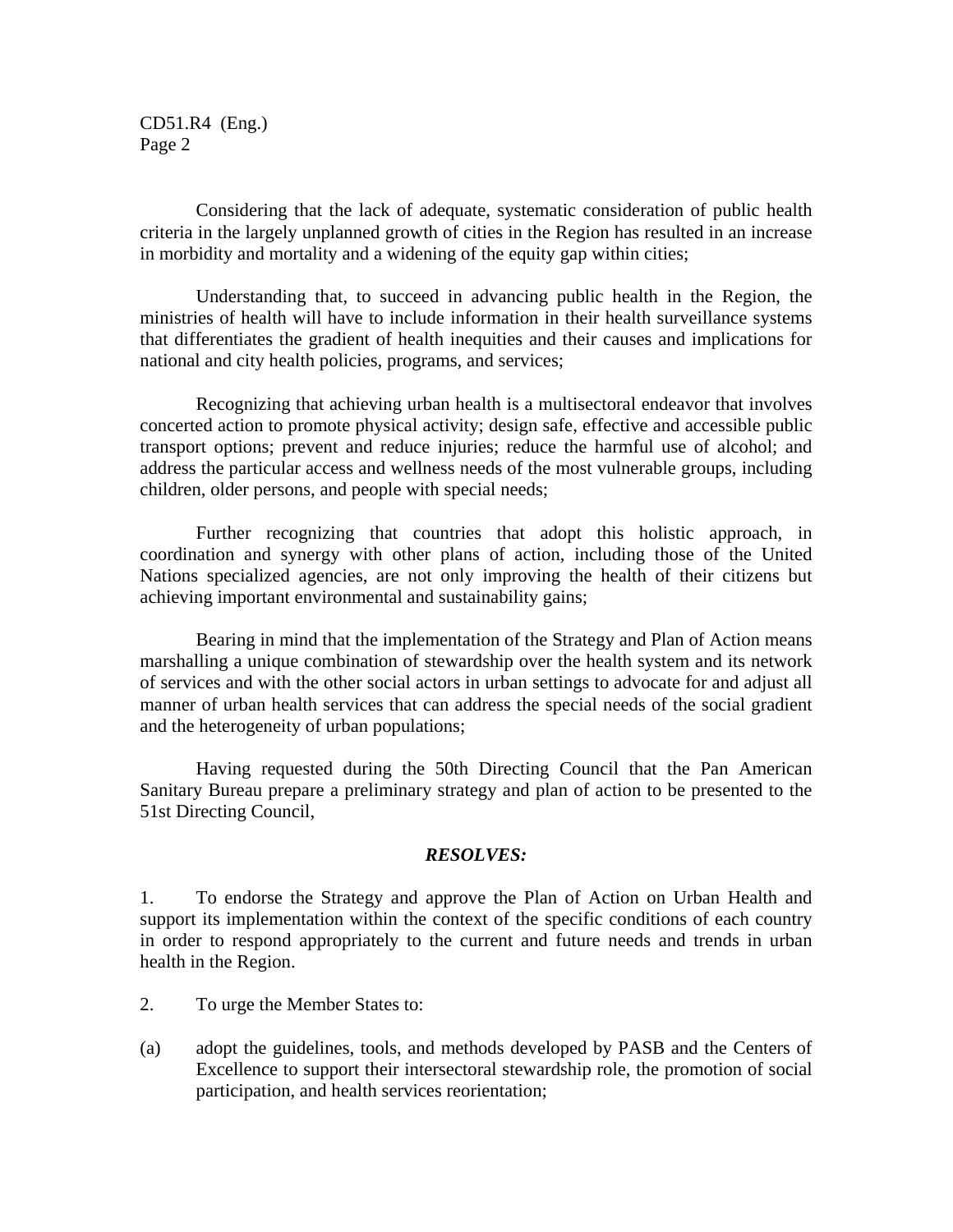- (b) support national, subnational, and local health promotion policies and programs, including the strengthening of social participation, with appropriate legal frameworks and financing mechanisms;
- (c) adjust surveillance systems according to national priorities to include determinants and indicators related to urban health, such as gender, age, sexual orientation, socio-economic status, migration conditions, race, ethnicity, indigenous populations, and homelessness and housing conditions;
- (d) further the commitment of city and metropolitan authorities to healthy urban planning and development, with consideration of urban health and health equity in national and subnational health policies and plans;
- (e) collaborate with city and metropolitan authorities in the development of transport policies and systems that prioritize safe walking, cycling, and public transport; and in urban design regulations and infrastructure that provide for equitable and safe access to recreational physical activity throughout the life course;
- (f) assist city and metropolitan authorities with the use of assessment and action tools to address healthy and equitable urban planning and programs more effectively;
- (g) raise awareness among key stakeholders and develop social marketing plans and programs;
- (h) report back every two years on the progress made, with data for a mid-term evaluation at five years and a final evaluation at ten years;
- (i) promote specific health promotion and sustainable development projects in communities, with a focus on vulnerable populations, to encourage social participation and intersectoral action.
- 3. To request the Director to:
- (a) produce and disseminate public health criteria, guidelines, model policies, and legal frameworks for urban health planning, urban health services, and methods for achieving multisectoral action, including health impact assessment, health equity impact assessment, and cross-sector data collection and analysis;
- (b) collect and disseminate new information on experiences, lessons learned, and best practices obtained through regional forums, research, observatories, documentation, and the sharing of promising experiences and processes;